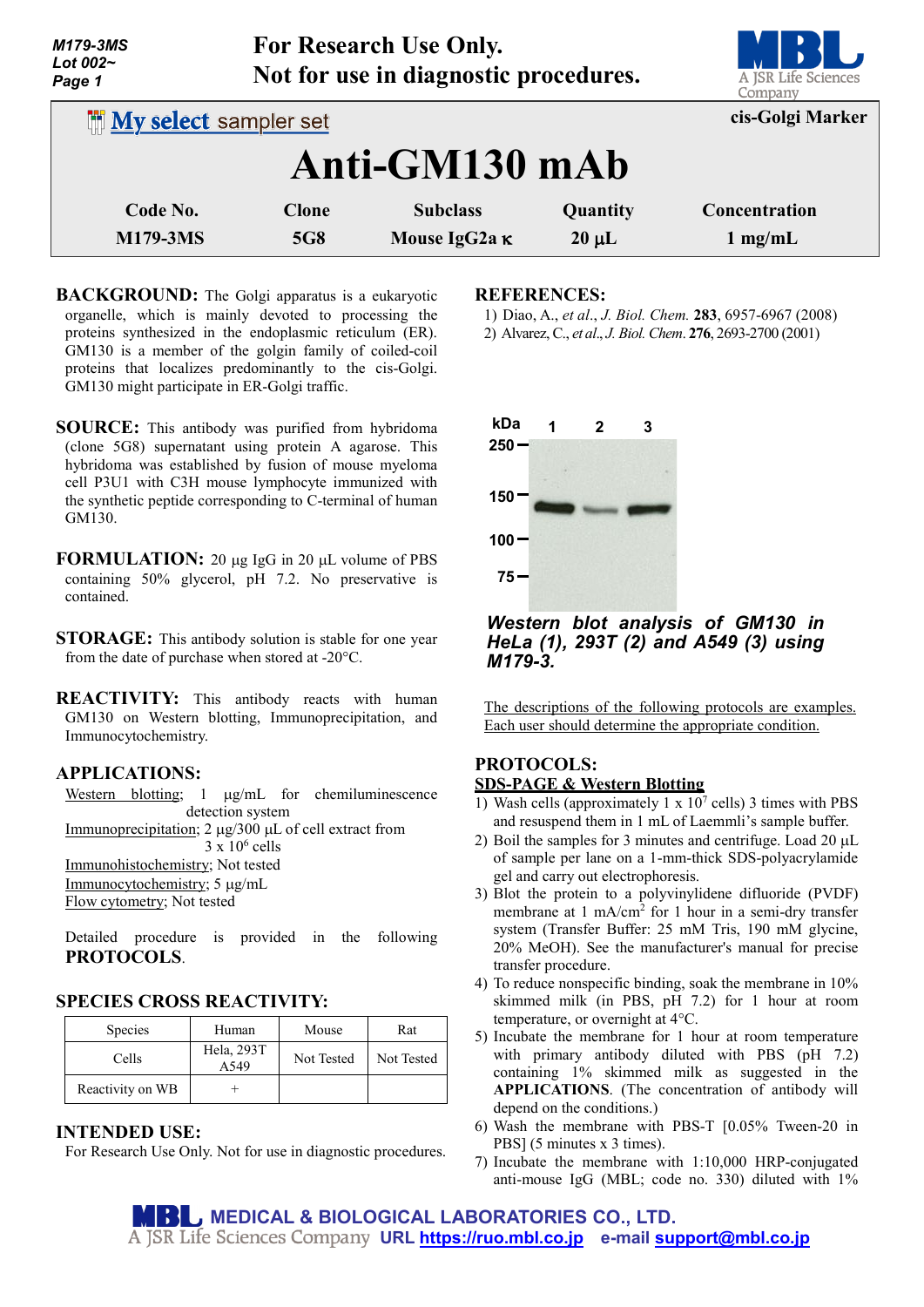skimmed milk (in PBS, pH 7.2) for 1 hour at room temperature.

- 8) Wash the membrane with PBS-T (5 minutes x 3 times).
- 9) Wipe excess buffer off the membrane, and incubate membrane with an appropriate chemiluminescence reagent for 1 minute.
- 10) Remove extra reagent from the membrane by dabbing with a paper towel, and seal it in plastic wrap.
- 11) Expose the membrane onto an X-ray film in a dark room for 6 minutes. Develop the film under usual settings. The conditions for exposure and development may vary.

(Positive controls for Western blotting; Hela, 293T, A549)



*Immunoprecipitation of GM130 from HeLa with mouse IgG2a isotypic control, M179-3 (2). After*<br>*with the antibody, immunoprecipitated with the antibody, immunocomplexes were resolved on SDS- PAGE and immunoblotted with PM061.* 

#### **Immunoprecipitation**

- 1) Wash cells (approximately 1 x  $10<sup>7</sup>$  cells) 3 times with PBS and resuspend them in 1 mL of cold Lysis buffer (50 mM Tris-HCl pH 7.5, 150 mM NaCl, 0.05% NP-40) containing protease inhibitors at appropriate concentrations. Incubate it at 4°C with rotating for 30 minutes; thereafter, briefly sonicate the mixture (up to 20 seconds).
- 2) Centrifuge the tube at 12,000 x g for 10 minutes at  $4^{\circ}$ C and transfer the supernatant to another fresh tube.
- 3) Add primary antibody as suggested in the **APPLICATIONS** into 300 µL of the supernatant. Mix well and incubate with gentle agitation for 30-120 minutes at 4°C. Add 20 µL of 50% protein A agarose beads resuspended in the cold Lysis buffer. Mix well and incubate with gentle agitation for 60 minutes at 4°C.
- 4) Wash the beads 3-5 times with the cold Lysis buffer (centrifuge the tube at 2,500 x g for 10 seconds).
- 5) Resuspend the beads in 20  $\mu$ L of Laemmli's sample buffer, boil for 3-5 minutes, and centrifuge for 5 minutes. Use 10 µL/lane for the SDS-PAGE analysis.

```
(See SDS-PAGE & Western blotting.)
```
(Positive control for Immunoprecipitation; HeLa)



*Immunocytochemical detection of GM130 in HeLa using M179-3. Green: anti-GM130 Blue: DAPI* 

## **Immunocytochemistry**

- 1) Culture the cells in the appropriate condition on a glass slide. (for example, spread  $1 \times 10^4$  cells of HeLa cells for one slide, then incubate in a  $CO<sub>2</sub>$  incubator for one night.)
- 2) Wash the cells 3 times with PBS.
- 3) Fix the cells by immersing the slide in PBS containing 4% paraformaldehyde for 10 minutes at room temperature.
- 4) Wash the glass slide 3 times with PBS.
- 5) Immerse the slide in PBS containing 0.2% Triton X-100 for 10 minutes at room temperature.
- 6) Wash the glass slide 2 times with PBS.
- 7) Add the primary antibody diluted with 2% FCS/PBS as suggested in the **APPLICATIONS** onto the cells and incubate for 30 minutes at room temperature (Optimization of antibody concentration or incubation condition are recommended if necessary.)
- 8) Wash the glass slide 2 times with PBS.
- 9) Add 100 µL of 1:500 Alexa Fluor®488 conjugated anti-mouse IgG (Invitrogen; code no. 53818A) diluted with PBS onto the cells. Incubate for 30 minutes at room temperature. Keep out light by aluminum foil.
- 10) Wash the glass slide 2 times with PBS.
- 11) Counter stain with DAPI for 5 minutes at room temperature.
- 12) Wash the glass slide 2 times with PBS.
- 13) Wipe excess liquid off the slide but take care not to touch the cells. Never leave the cells to dry.
- 14) Promptly add mounting medium onto the slide, then put a cover slip on it.

(Positive control for Immunocytochemistry; HeLa)